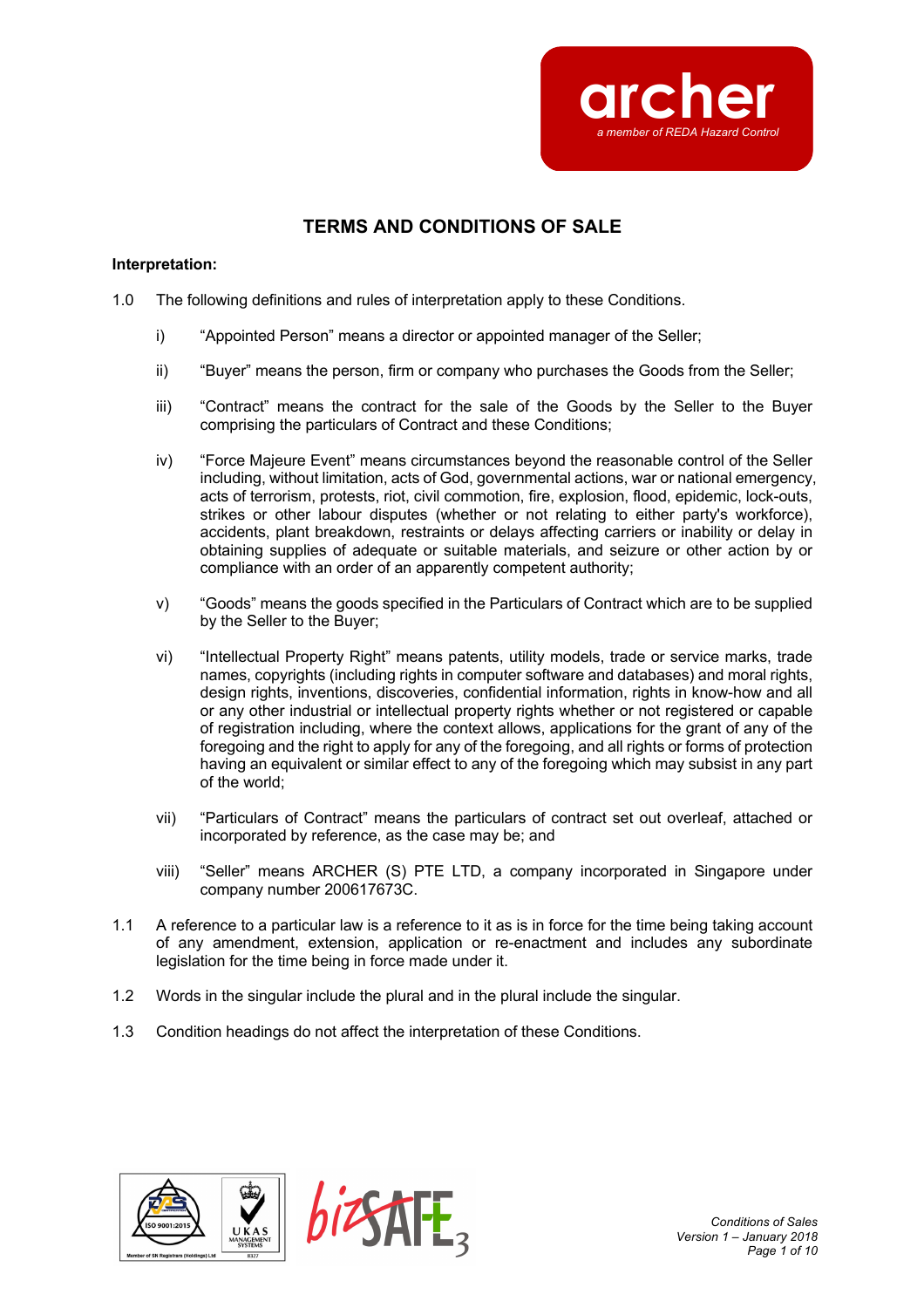

### **Formation and Parties:**

- 2.0 These Conditions shall apply to all contracts of sale with the Seller in relation to the goods supplied by the Seller.
- 2.1 Subject to any variation under Condition 2.3, the Contract shall be on these Conditions and the Particulars of Contract to the exclusion of all other terms and conditions (including any terms or conditions which the Buyer purports to apply under any purchase order, confirmation of order, specification or other document).
- 2.2 No terms or conditions endorsed on, delivered with or contained in the Buyer's purchase order, confirmation of order, specification or other document shall form part of the Contract by reason of such document being referred to in the Particulars of Contract.
- 2.3 The Contract may only be varied in writing by an Appointed Person.
- 2.4 No representations or warranties relating to the Goods or advice or recommendation on the use of the Goods are binding on the Seller unless confirmed by an Appointed Person in writing in response to a written request of the Buyer specifically referring to this Condition.
- 2.5 The Contract may be cancelled by the Buyer only with the Seller's written consent which, if given, shall be on the express condition that the Buyer shall pay to the Seller a cancellation charge commensurate with the Seller's costs incurred up to the date of cancellation plus the Seller's loss of profit or, at the Seller's option, a sum equal to ten per cent of the Contract price.
- 2.6 Unless otherwise specified, quotations made by the Seller shall automatically lapse if no order is received by the Seller within 30 days after the date of quotation. None of the Seller's distributors, agents or employees are authorized to conclude contracts orally or over the telephone, and quotations, statements in price lists, sales literature and/or advertisements do not constitute offers. No contract for the sale of Goods shall be concluded until the Seller has accepted an order of the Buyer by sending to the Buyer a written acknowledgement of order signed by an Appointed Person.
- 2.7 The Buyer warrants that all information which it has given to the Seller prior to entering into the Contract is true and correct and the Seller reserves all its rights where it subsequently discovers such information is incorrect.
- 2.8 Any typographical, clerical or calculation error or omission appearing in any sales literature, quotation, price list, acceptance of offer, invoice or other document or information issued by the Seller shall be subject to correction without any liability on the part of the Seller.

# **Delivery**

3.0 If any delivery time is specified in the Particulars of Contract, this period shall commence on the later of the date of the Seller's written acknowledgement of order and the date the Seller receives all the information necessary to allow it to proceed without interruption, or if the Buyer requests any variation to the Contract, the date of the Seller's written confirmation of its agreement to such variation.





*Conditions of Sales Version 1 – January 2018 Page 2 of 10*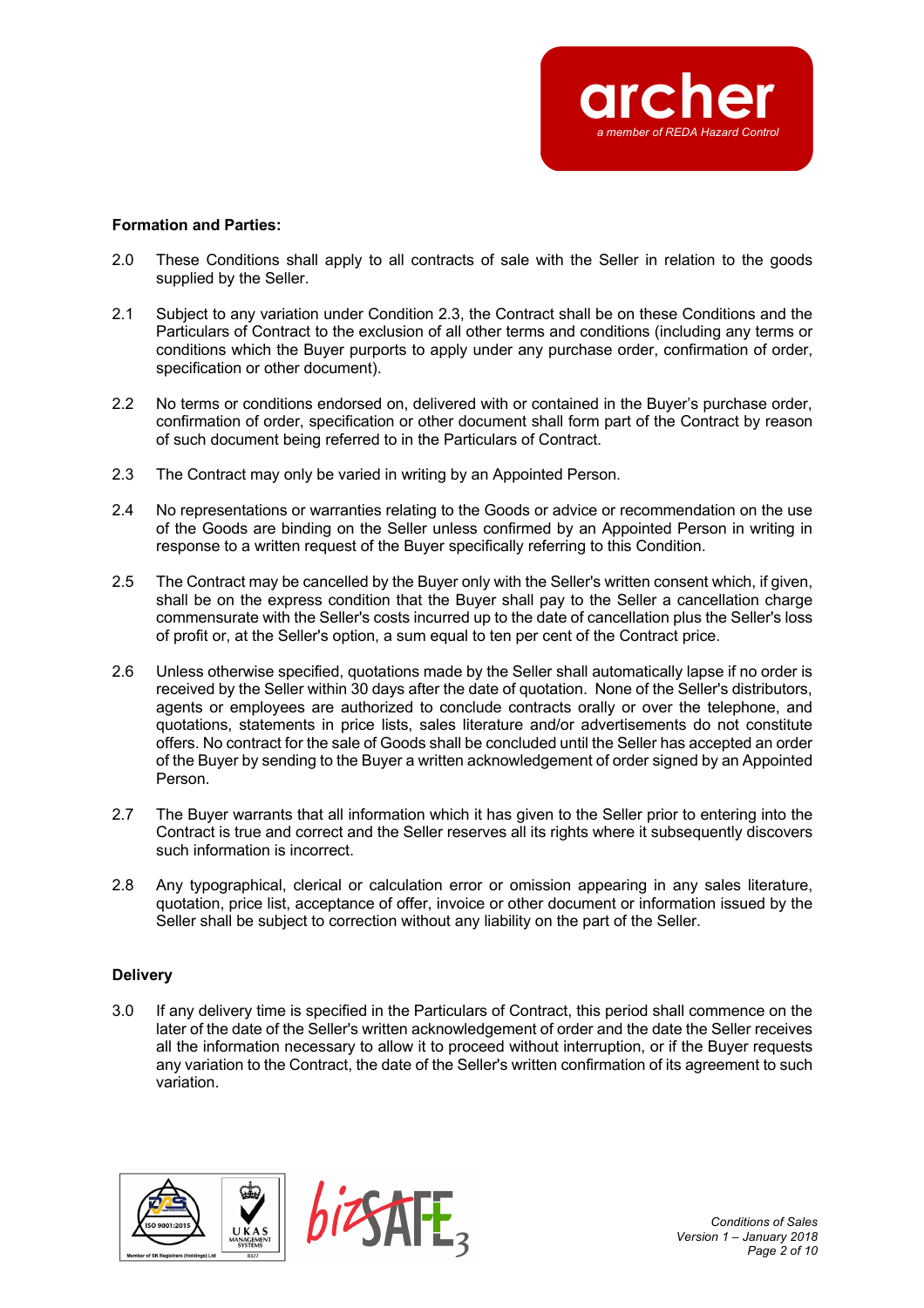

- 3.1 Although the Seller will endeavour to complete the Contract within any specified delivery time or by any specified delivery date, that time or date is an estimate only and the Seller shall not be liable howsoever for any reasonable delay in delivery.
- 3.2 Any delivery time specified shall (in any event) be extended by any period or periods equal to (i) the duration of Force Majeure Event during which the manufacture or delivery of Goods is delayed and (ii) a reasonable period of time to overcome technical difficulties connected with the manufacture or adaptation of the Goods to the Buyer's design or specification.
- 3.3 On the Seller becoming aware that the delivery of any Goods will be delayed, it shall give notice to the Buyer of the estimated duration of such delay.
- 3.4 The Seller shall be entitled to withhold delivery of any Goods if at the time delivery is to be made payment is due by the Buyer to the Seller on any account whatsoever.
- 3.5 The delivery of a greater or lesser quantity of the Goods than the quantity ordered, of other Goods not ordered, or of Goods only some of which are defective, shall not entitle the Buyer to reject Goods that were ordered and are not defective.
- 3.6 Unless otherwise stated in the Particulars of Contract, delivery shall be deemed to take place when the Goods are collected by, or on behalf of, the Buyer from the Seller's address specified in the Particulars of Contract.
- 3.7 If the Buyer fails to take delivery of the Goods in accordance with the Contract the Seller may (without prejudice to its other rights against the Buyer) store the Goods at the sole risk and cost of the Buyer.
- 3.8 The Buyer shall inspect the Goods immediately on delivery thereof and shall within five days from such delivery give notice to the Seller of any matter or thing by reason thereof the Buyer may allege that the Goods are not in accordance with the Contract or are defective in material or workmanship. If the Buyer shall fail to give such notice the Goods shall be conclusively presumed to be in all respects in accordance with the Contract and free from any defect which would be apparent on reasonable examination of the Goods and the Buyer shall, as between the Buyer and the Seller, be deemed to have accepted the Goods accordingly.
- 3.9 The Seller reserves the right to make delivery by instalments and invoice and be paid for each instalment separately. Each instalment shall be deemed to constitute a separate agreement subject to the terms of the Contract and no failure of or delay in delivery of any instalment nor any defect in the contents thereof shall entitle the Buyer to treat the Contract as repudiated with regard to any remaining instalments.

# **Title and Risk**

4.0 Title to the Goods and risk of damage to or loss of all or any Goods shall pass to the Buyer upon either: (i) the Goods being made available for collection from the Seller's premises (the anticipated date of which is stated on the relevant acknowledgement of order issued by the Seller); or (ii) the Goods being despatched from the Seller's premises (the date of which is to be stated on the relevant invoice sent by the Seller to the Buyer).





*Conditions of Sales Version 1 – January 2018 Page 3 of 10*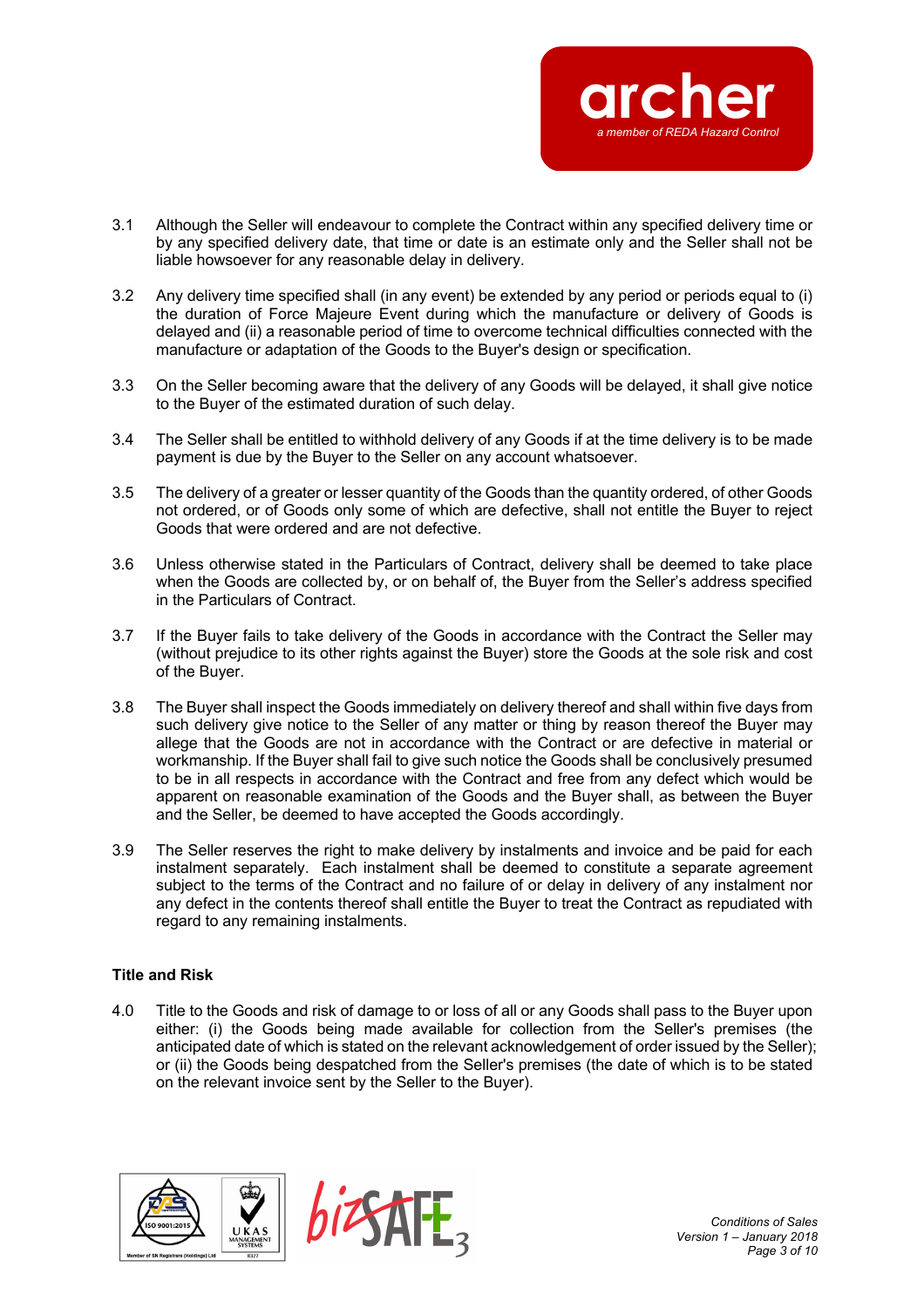

### **Price**

- 5.0 Unless otherwise stated in the Particulars of Contract, the Contract price for the Goods shall be:
	- i) exclusive of GST, taxes or duties levied on the Seller in the Buyer's country for which the Seller shall be entitled to make additional charges, and shall be exclusive of any costs of delivery and associated packaging and insurance costs which shall be charged separately;
	- ii) subject to increase by the Seller to reflect any variation in the design, delivery schedule, quantities or specifications of the Goods made at the request of the Buyer or any delay caused by the failure of the Buyer to provide adequate information or instructions to the Seller;
	- iii) exclusive of any costs incurred by the Seller under Condition 3.7; and
	- iv) exclusive of costs to be incurred in reclaiming, returning, recycling, and/or disposing of Goods whether under the European Directive on Waste Electrical and Electronic Equipment (WEEE Directive 2002/96/EC) or otherwise.

# **Payment**

- 6.0 Unless otherwise specified in the Particulars of Contract payment for the Goods shall be in Singapore Dollars and made in full within 30 days of the date of invoice. No payment shall be deemed to have been received until the Seller has received cleared funds.
- 6.1 Time of payment shall be of the essence. If the Buyer fails to make any payment on the due date then, without prejudice to any other right or remedy available to the Seller, the Seller shall be entitled to suspend any further deliveries to the Buyer, appropriate any payment made by the Buyer to such of the Goods (or the Goods supplied under any other contract between the Buyer and the Seller) as the Seller may think fit (notwithstanding any purported appropriation by the Buyer), charge the Buyer interest (both before and after any judgement) on the amount unpaid at the rate of 4 per cent per annum above our current Bank base rate from time to time and exercise a lien over any property of the Buyer then in its possession, until payment in full is made.
- 6.2 Save as aforesaid payments shall be applied to invoices in the order in which they were issued and to Goods in the order in which they are listed in invoices.
- 6.3 The Buyer shall not be entitled to make any deduction or withhold any sum from the payment from time to time due from it whether by way of set-off, counter claim, discount, abatement or otherwise.

# **Warranty**

7.0 The Seller warrants (subject to the other provisions of these Conditions) for a period of 12 months from invoice date that, in so far as the Goods are of its own manufacture, they shall be free from defects in workmanship or materials at the time of delivery. If any Goods do not conform to that warranty the Seller will at its option:





*Conditions of Sales Version 1 – January 2018 Page 4 of 10*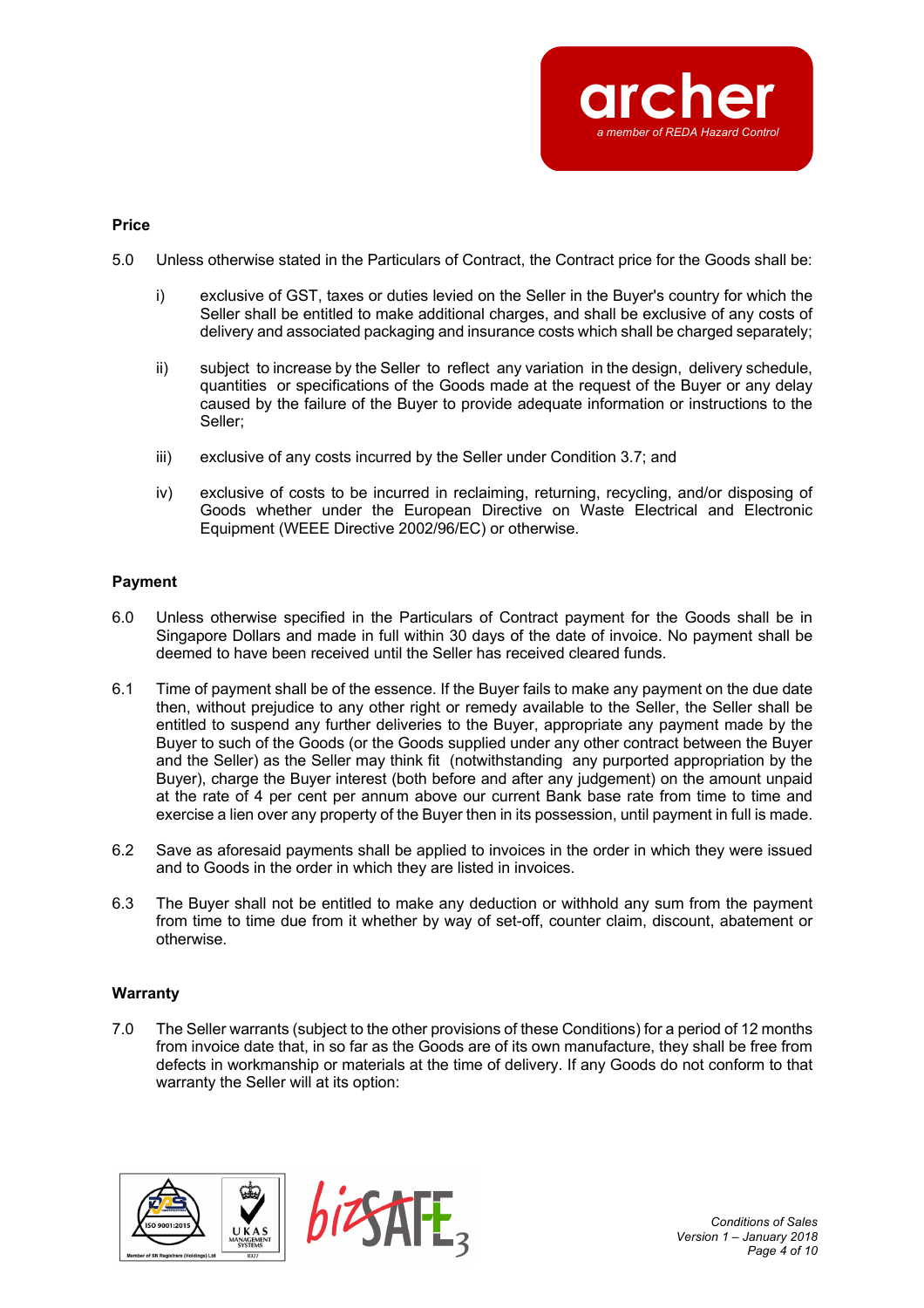

- a. replace the Goods found not to conform to the warranty and such replacements shall be supplied subject to these Conditions; or
- b. take such steps as the Seller deems necessary to bring the Goods into a state where they are free from such defects; or
- c. take back the Goods found not to conform to the warranty and refund the appropriate part of the purchase price.

### **PROVIDED THAT:**

- i) the liability of the Seller shall not arise unless the Buyer demonstrates to the Seller's reasonable satisfaction that the Goods have, at all times, been properly stored and handled and subsequently have not been used or maintained in any unusual or abnormal way or in a manner contrary to any instructions or recommendations for use or maintenance provided by the Seller;
- ii) the Seller shall be under no liability in respect of any defect in the Goods arising from any drawing, design or specification supplied by or at the request of the Buyer (not being a drawing, design or specification of the Seller);
- iii) the Seller shall be under no liability in respect of any defect or failure of the Goods to operate in accordance with specifications, illustrations, descriptions or other particulars due to the combination or use of the Goods with any incompatible equipment or product;
- iv) the liability of the Seller shall in no event exceed the purchase price of the Goods;
- v) performance of any one of the above options (as limited by (iv) above) shall constitute an entire discharge of the Seller's liability under this warranty.
- 7.1 The foregoing warranty is conditional upon:
	- a. the Buyer giving written notice to the Seller of the alleged defect in the Goods, such notice to be received by the Seller within 7 days of the time when the Buyer discovers or ought to have discovered the defect and in any event within one year of delivery of the Goods;
	- b. the Buyer affording the Seller a reasonable opportunity to inspect the Goods and, if so requested by the Seller, returning the allegedly defective Goods to the Seller's works, carriage pre-paid, for inspection to take place there;
	- c. the Buyer making no further use of the Goods that are alleged to be defective after the time at which the Buyer discovers or ought to have discovered that they are defective; and
	- d. the Buyer not altering or attempting to repair the Goods without the written consent of the Seller.
- 7.2 In so far as the Goods are not of its own manufacture, the Seller shall endeavour to transfer to the Buyer the benefit of any guarantees or warranties given to it in respect of such Goods





*Conditions of Sales Version 1 – January 2018 Page 5 of 10*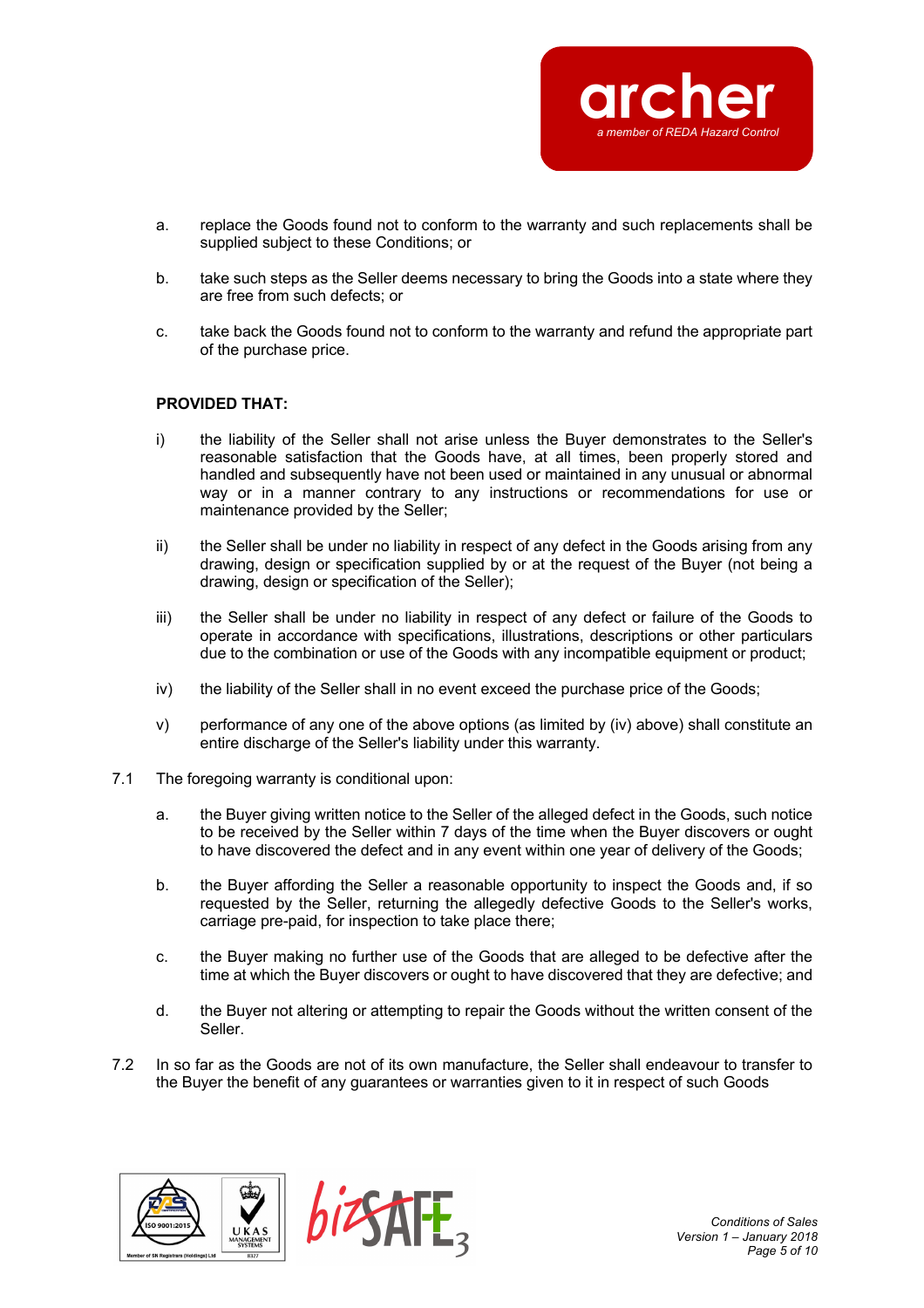

- 7.3 Save as provided in this Condition 7, in Condition 2 and in section 12 of the Sale of Goods Act 1979:
	- i) all conditions and warranties, express or implied, as to the quality or fitness for any purpose of the Goods are hereby expressly excluded; and
	- ii) except in respect of death or personal injury caused by the Seller's negligence, or for damage to the tangible property of the Buyer caused by the Seller's negligence, or in respect of liability under the Consumer Protection Act 1987, or in respect of fraud or fraudulent misrepresentation, the Seller shall not be liable for any loss, damage, charges or expenses which may be suffered by the Buyer, howsoever arising.
- 7.4 It is hereby expressly declared that any statements as to quality made by the Seller do not form part of the description of the Goods.
- 7.5 For the avoidance of doubt, the Seller does not represent that the Goods may not be compromised or circumvented; that the Goods will prevent any personal injury or property loss by fire, explosion or otherwise; or that the Goods will in all cases provide adequate warning or protection. The Buyer understands that properly installed and maintained fire and/or explosion safety equipment may only reduce the risk of fire, explosion or other events occurring, but it is not insurance or a guarantee that such will not occur or that there will be no personal injury or property loss as a result.

# **Limits of Liability**

- 8.0 The Buyer must satisfy itself of the suitability of the Goods for the purposes for which they are purchased, and must comply with any directions, instructions or warnings as to the use, storage or handling of the Goods given by the Seller. The Buyer must also ensure that the Goods comply with all local approvals and standards relating to the use to which they are to be put, and without prejudice to the generality of Condition 7, all recommendations and advice given by or on behalf of the Seller to the Buyer as to the methods of storing, applying or using the Goods the purposes to which the Goods may be applied and the suitability of using the Goods in any manufacturing process or in conjunction with any other materials are (except when given pursuant to a request of the Buyer under Condition 2) given without liability on the part of the Seller, its servants or agents.
- 8.1 Subject to Conditions 7.3 and 8.0:
	- i) the Seller's total liability in contract, tort (including negligence), breach of statutory duty, misrepresentation, restitution or otherwise, arising in connection with the performance or contemplated performance of the Contract shall be limited to the purchase price of the Goods; and
	- ii) the Seller shall not be liable to the Buyer under or in connection with the Contract for any loss of income, loss of actual or anticipated profits, loss of business, loss of contracts, loss of goodwill or reputation, loss of anticipated savings, loss of damage to or corruption of data, or for any indirect or consequential loss or damage of any kind, in each case howsoever arising, whether such loss or damage was foreseeable or in contemplation of the parties and whether arising in or for breach of contract, tort (including negligence), breach of statutory duty or otherwise.



*Conditions of Sales Version 1 – January 2018 Page 6 of 10*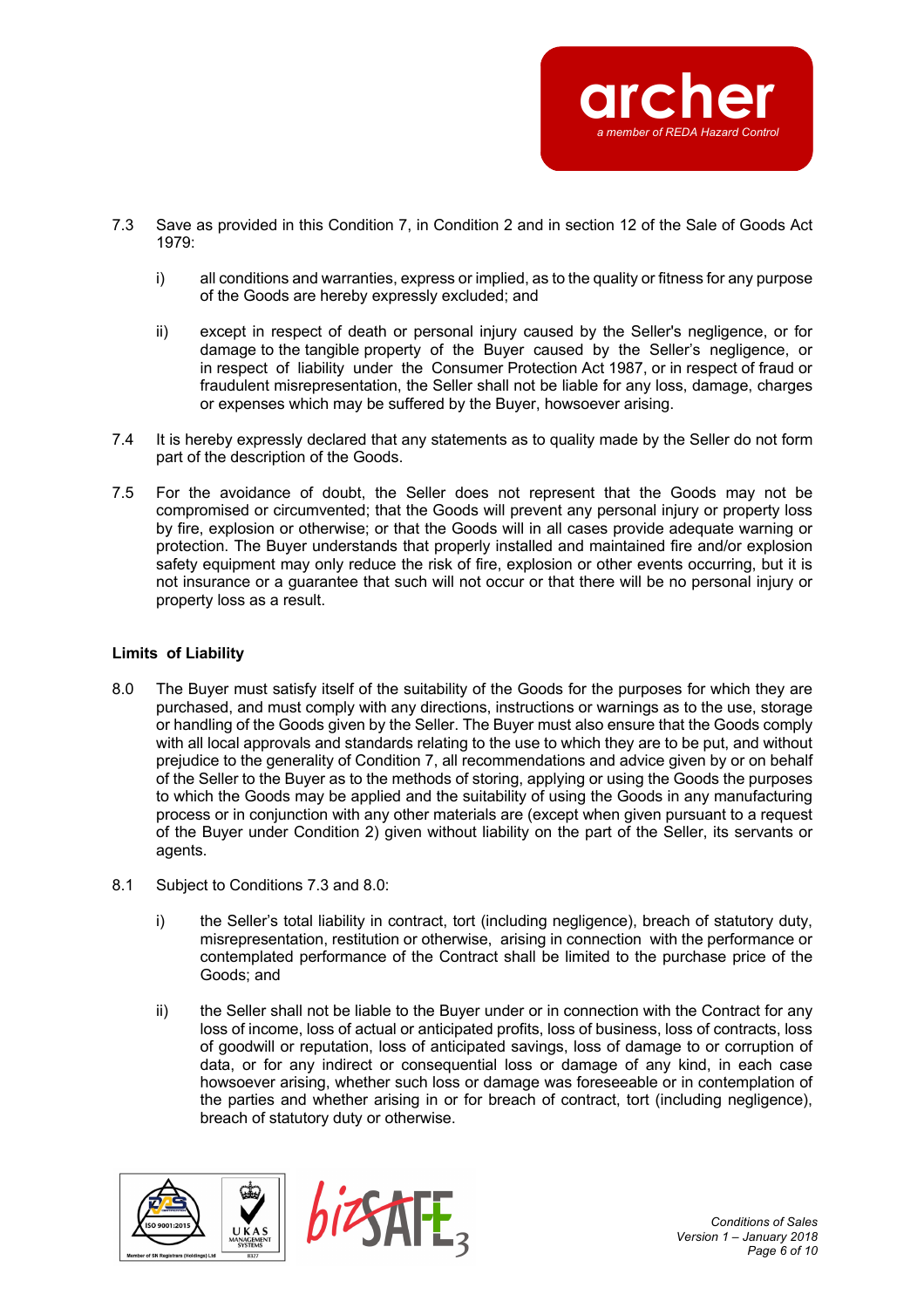

8.2 Nothing in these Conditions or in the Particulars of Contract shall affect or limit the validity or application of any customer warranty with the benefit of which any of the Goods are sold and if the Buyer, being an end-user, is able to benefit from such a warranty the terms thereof shall prevail over the terms of these Conditions and the Particulars of Contract.

### **Bankruptcy and Liquidation**

- 9.0 This Condition applies if the Buyer becomes (or appears to the Seller to be about to become) bankrupt, or goes (or appears to the Seller to be about to go) into liquidation, has a petition presented or threatened for its winding-up, suspends payment of debts or makes any arrangement with creditors, fails to pay in accordance with the terms of the Contract, has an administration order made or a petition for such an order presented or threatened, has a receiver appointed over all or any part of its assets or is answerable under the law of the country having jurisdiction over the Buyer or its assets for any of the foregoing, or is in breach of any other term of the Contract.
- 9.1 If this Condition applies, then without prejudice to any other right or remedy available to the Seller, the Seller shall be entitled to cancel the Contract or suspend any further deliveries under the Contract without liability to the Buyer, and if the Goods have been delivered but not paid for the price shall become immediately due and payable notwithstanding any previous agreement or arrangement to the contrary.

#### **Intellectual Property**

- 10.0 The Buyer acknowledges that any and all Intellectual Property Rights used or embodied in or in connection with the Goods or any parts thereof in which the Seller has an interest, is and shall remain vested at all times in the Seller. The Buyer shall not at any time in any way question or dispute the ownership of any such rights.
- 10.1 The Buyer acknowledges that any and all Intellectual Property Rights created in the performance of, or as a result of the Contract (whether new or by way of development of an existing right) shall belong to the Seller unless otherwise agreed in writing by an Appointed Person.
- 10.2 The Buyer shall indemnify the Seller fully against all liabilities, costs and expenses which the Seller may incur as a result of work done in accordance with the Buyer's specifications (including specifications of third parties used at the request of the Buyer) which infringe any Intellectual Property Right of any third party.
- 10.3 The Seller shall defend at its expense any claim (or related action) brought against the Buyer alleging that the Goods or any parts thereof supplied under the Contract infringe any Intellectual Property Right and shall pay all costs and damages finally awarded provided that the Buyer gives the Seller (i) prompt written notice of such claim, (ii) all relevant information relating to such claim and (iii) reasonable assistance and sole authority to defend or settle such claim. In the defence or settlement of any such claim, the Seller may obtain for the Buyer the right to continue using any Goods or replace or modify them so that they become non-infringing or if such remedies are not reasonably available, grant the Buyer a credit for any such Goods as depreciated and accept their return. The foregoing provisions of this Condition 10.3 shall not apply if the alleged infringement occurs in circumstances where the Buyer is liable to indemnify the Seller pursuant



*Conditions of Sales Version 1 – January 2018 Page 7 of 10*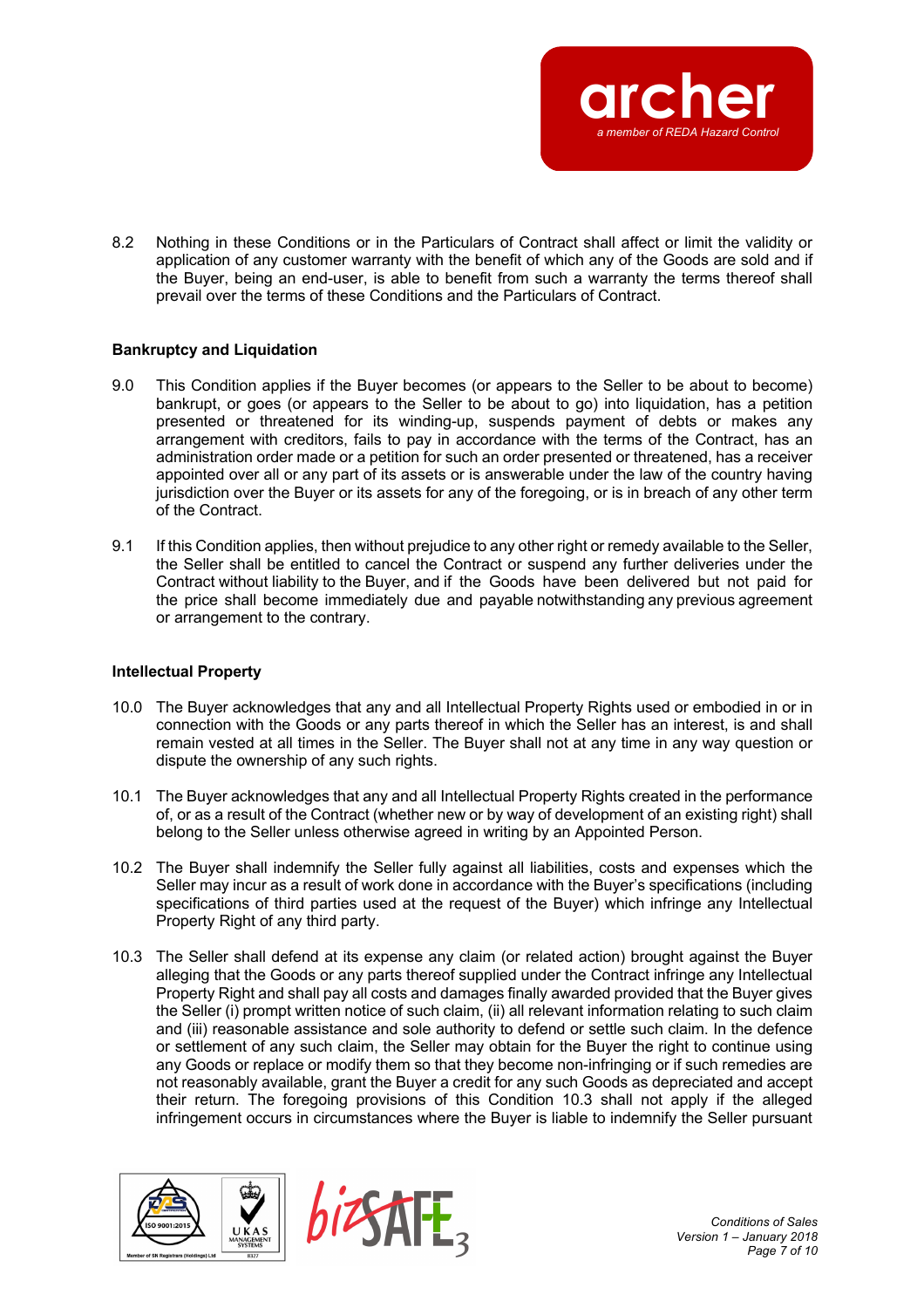

to Condition 10.2 or if the alleged infringement is based upon the use or sale of any of the Goods in combination with other products or devices not furnished by the Seller. The Seller disclaims all other liability for infringement of any patent or other intellectual property right including any incidental or consequential loss or damage.

# **Software**

- 11.0 The Seller hereby grants to the Buyer a non-exclusive and non-transferable licence to use any computer software ("the Software") embedded in or forming an integral part of the Goods in the form in which it is embodied in or integrated in the Goods at the time of delivery to the Buyer for use in conjunction with the Goods but subject to the condition that the Goods are used only for their intended purpose.
- 11.1 Except as expressly permitted by this Condition 11 and save to the extent and in the circumstances expressly required to be permitted by law, the Buyer shall not rent, lease, sublicence, loan, copy, modify, adapt, merge, translate, reverse engineer, decompile, disassemble or create derivative works based on the whole or any part of the Software.
- 11.2 The Buyer shall be entitled to transfer the benefit of the licence granted pursuant to Condition 11.0 ("the Licence") and the right to transfer the Licence in the terms of this Condition 11.2 to any purchaser of the Goods provided the purchaser agrees before making such purchase to be bound by the terms of this Condition 11. If the purchaser does not accept such terms then the Licence shall automatically and immediately terminate.
- 11.3 The Licence shall remain effective without limit in time until it is terminated in accordance with Condition 11.2 above or until the Buyer terminates it by erasing or destroying the Software. The Licence shall also terminate automatically and immediately if the Buyer fails to abide by the terms of this Condition 11. Upon termination of the Licence, for whatever reason, the Buyer shall deliver to the Seller the media on which the Software is recorded or embedded (and all copies thereof (if any) in the Buyer's possession) and shall certify to the Seller that the same has been done.

# **Compliance with Laws**

- 12.0 The Buyer shall be responsible for compliance with all Singapore local laws and regulations applicable to the installation, use, import, export and re-export of the Goods. The Buyer shall also comply with all applicable export control laws and regulations of the country having proper jurisdiction, and shall obtain all necessary export and re- export licences in connection with any subsequent export, re-export, transfer and use of all Goods and Software delivered under the **Contract**
- 12.1 Unless otherwise stated in the Particulars of Contract and to the fullest extent permissible by law, the financing of and collection, storage, processing, recycling and/or disposal of the Goods (whether under the WEEE Directive 2002/96/EC or otherwise) is the responsibility of the Buyer and the Buyer accepts such responsibility in accordance with all laws and regulations and shall indemnify the Seller against all related costs, liabilities and expenses.



*Conditions of Sales Version 1 – January 2018 Page 8 of 10*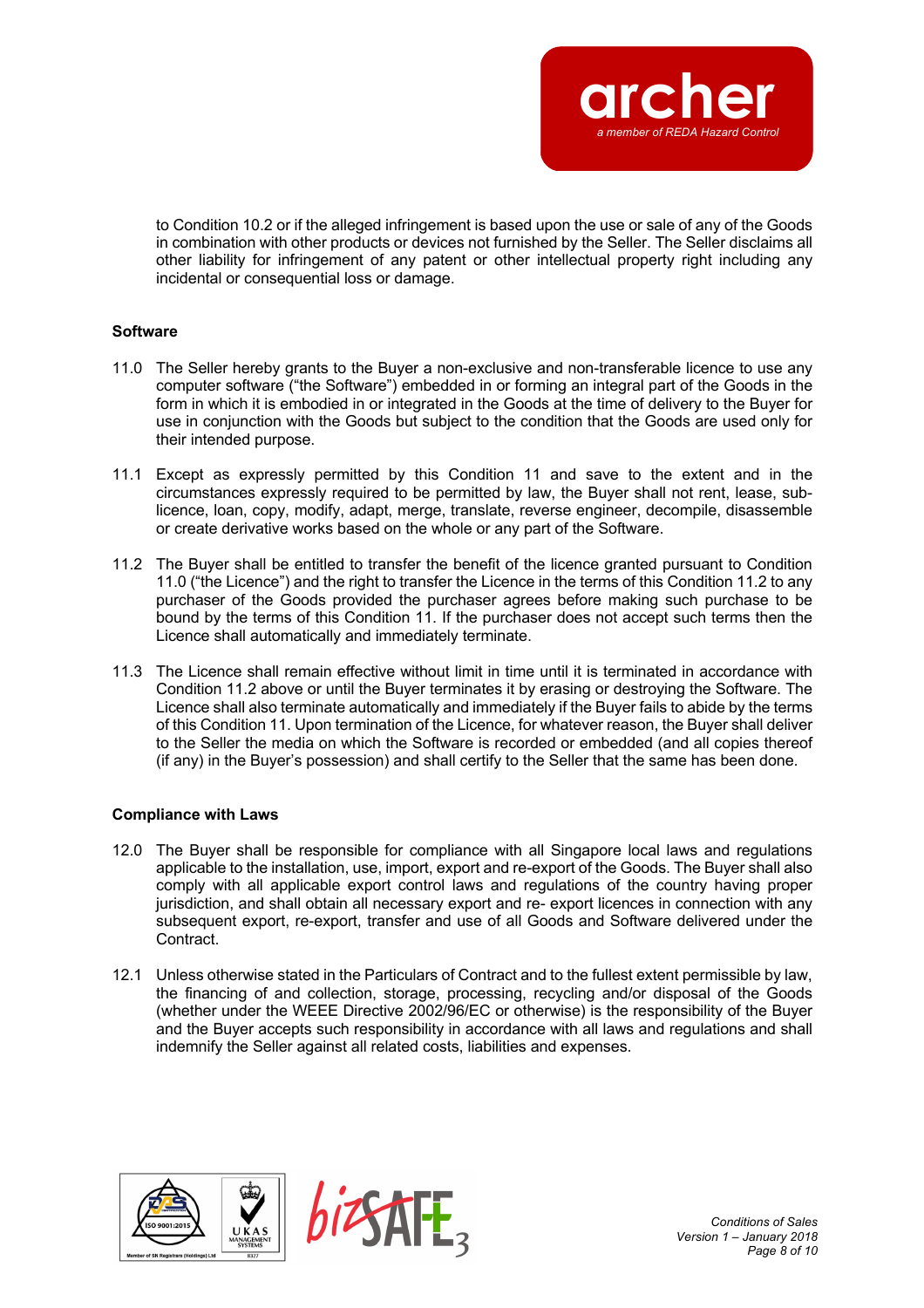

#### **Indemnities**

- 13.0 The Buyer shall indemnify the Seller in respect of all damage injury or loss occurring to any person or property and against all actions, suits, claims, demands, charges or expenses in connection therewith arising from the condition or use of the Goods in the event that the damage injury or loss shall have been occasioned partly or wholly by (i) the carelessness of the Buyer and its servants, contractors or agents or (ii) by any breach by the Buyer of its obligations to the Seller hereunder or (iii) the combination or use of the Goods with any incompatible equipment or products that may be connected to or used with the Goods.
- 13.1 The Buyer undertakes that it shall not solicit purchasers for the Goods outside countries which for the time being are Member States of the European Economic Area ("EEA State") or sell the Goods to any person who it knows is intending to use or resell the same outside the EEA States PROVIDED THAT nothing in this clause or elsewhere in EEA State or to any person intending to use or resell the same in any EEA State.

### **Notices**

14.0 Any notice required or authorised to be given hereunder shall be in writing and shall be served by registered mail sent to the address specified in the Particulars of Contract or any other address notified for the purpose and shall be deemed to be served seven days after proven despatch, provided that any other mode of service shall be valid if the said notice or other communication is actually received by the addressee.

### **Force Majeure**

15.0 The Seller reserves the right to defer the date of delivery or to cancel the Contract or reduce the volume of the Goods ordered by the Buyer (without liability to the Buyer) if the Seller is prevented from or delayed in the carrying on of its business due to a Force Majeure Event, provided that, if the event in question continues for a continuous period in excess of 120 days, the Buyer shall be entitled to give notice in writing to the Seller to terminate the Contract.

#### **Waiver**

- 16.0 Failure or delay by the Seller in enforcing or partially enforcing any provision of the Contract shall not be construed as a waiver of any of its rights under the Contract.
- 16.1 Any waiver by the Seller of any breach of, or any default under, any provision of the Contract by the Buyer shall not be deemed a waiver of any subsequent breach or default and shall in no way affect the other terms of the Contract.

# **Assignment**

- 17.0 The Seller may assign the Contract or any part of it to any person, firm or company.
- 17.1 The Buyer shall not be entitled to assign the Contract or any part of it without the prior written consent of the Seller.





*Conditions of Sales Version 1 – January 2018 Page 9 of 10*